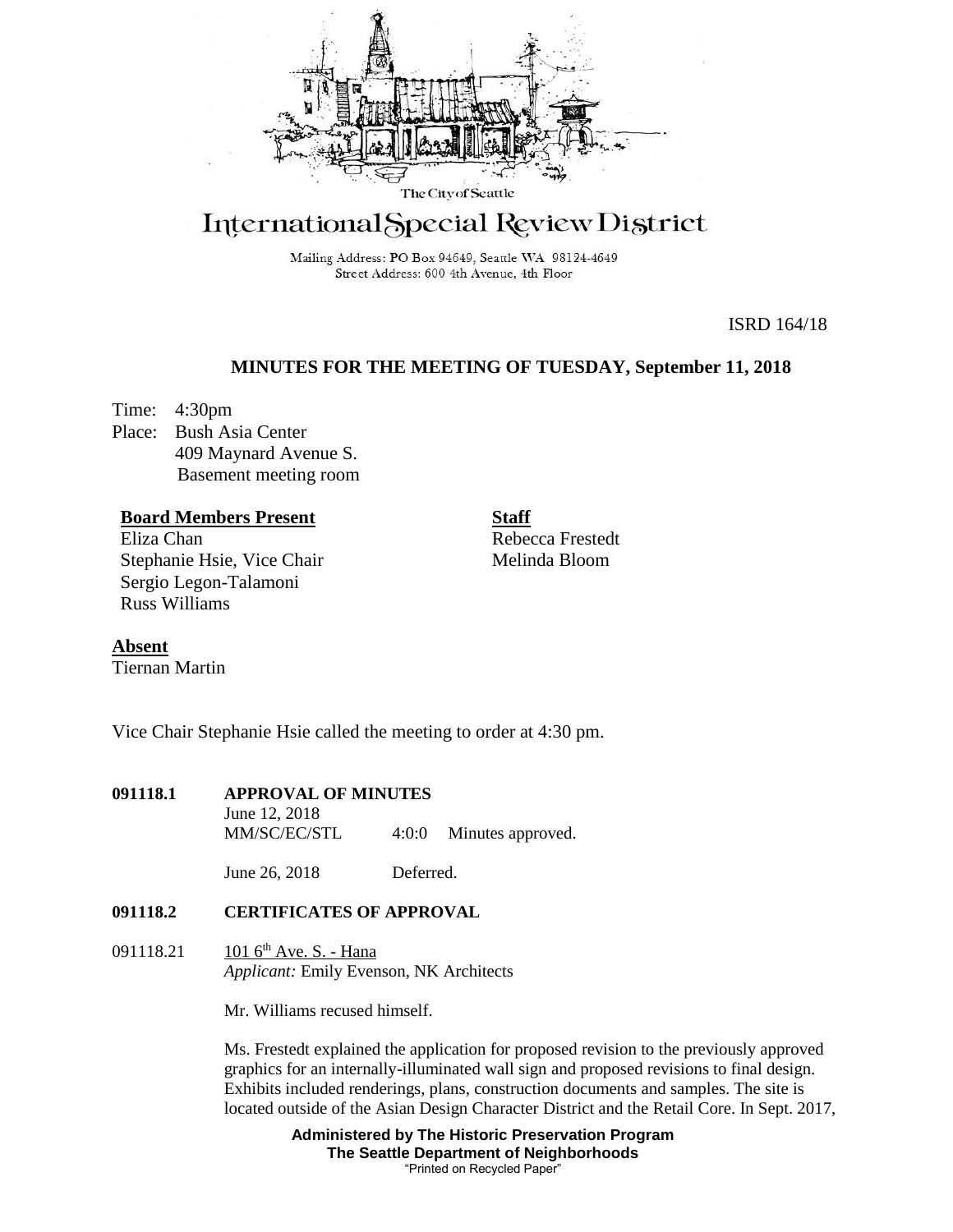the Board recommended approval for revisions to window framing colors associated with Final Design. On March 28, 2017, the Board recommended approval for Final Design, conditioned on returning with design options for: the pattern of the panels on the dark grey residential portion of the building; alternative colors for the dark grey portion of the residential massing and exploring a reduction in the number of colors used in the dark grey residential portion of the building.

Mark Angelillo, Stream Real Estate, explained that minor changes were planned that required a Certificate of Approval.

Emily Evenson, NK Architects, provided context of the site. She said the bottom level of the building is smooth architectural concrete; they proposed adding reveal lines where the floor meets the sidewalk. She said a spandrel had been planned for collared panel at storefront; the color was not good, so they propose a change to powdercoated aluminum panels instead. She said window flashing in concrete will match other red detail on building. She said on the south and west sides window flashing will be set into concrete and reveal lines will be added where deck floors meet wall. She said the exhaust louver is removed, the level 7 deck parapet will be taller, adjust window mullion location to meet accessible height for window, film added to glazing for FAVA privacy needs. She said the white portion of the building is fiber cement. She said the horizontal mullion height is too high for ADA and had to be lowered to provide accessibility. She said red text was removed from Bright Horizons signage.

Public Comment:

Betty Lau said she liked the red on the sign and wished there was more. She asked if the preschool is bilingual.

Mr. Angelillo said it is a national chain and signage reflects their national branding.

A member of the public asked if low income housing was included.

Mr. Angelillo said it is for  $60 - 80$  % median, for workforce housing.

A member of the public said that does not cater to population that is here.

There were approximately a dozen Cantonese- and Taishanese- speaking elders in attendance. Ms. Frestedt apologized for the communication barrier. She ssaid had not been contacted about the need for interpretation and would have arranged for it had she been notified. She asked if there were any community members who would be available to provide assistance while she explored last-minute interpretation options. Beth Ku volunteered to assist.

Ms. Lau said she was glad it was workforce housing so people like her could live here.

Christine Nguyen asked what type of units would be built.

Mr. Angelillo said studios, one and two bedrooms.

Board Discussion: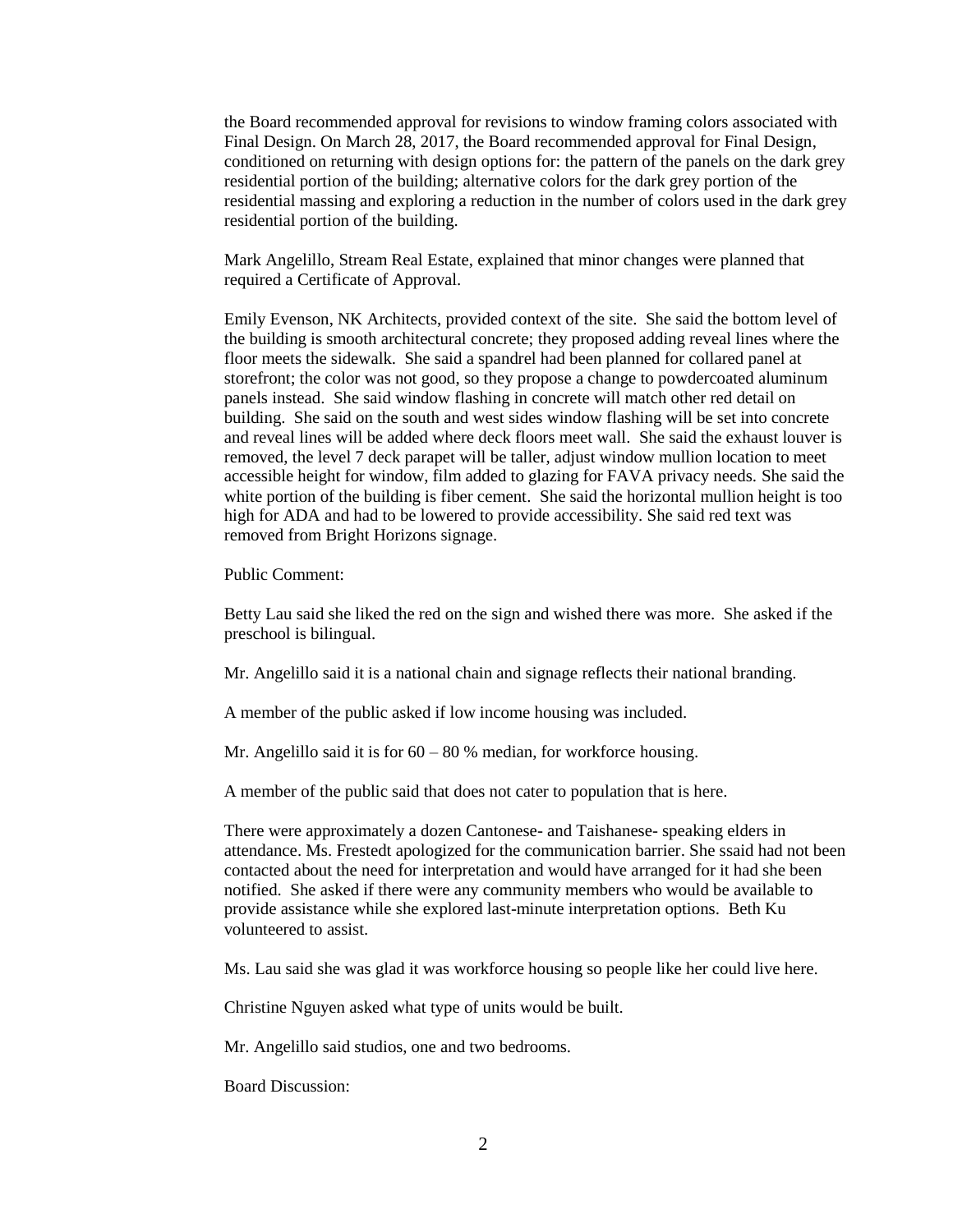#### Reveal Lines:

Mr. Legon-Talamoni asked about the reason for the design change.

Ms. Evenson said the concrete mix of floor and wall are different and this is a cleaner to break it up.

Ms. Hsie said she did not have concerns about the requested changes.

#### Powdercoated aluminum:

Ms. Hsie said it matches the day care fins; it is brighter and adds nice pops of color. She said it goes with the window trim and she was supportive.

Mr. Legon-Talamoni cited 23.66.336 B3, noting the preference for non-metallic surfaces, but said he didn't have an issue in this instance.

Board members did not voice objection to the parapet height adjustment and stated that the removal of the louver was an improvement.

Ms. Hsie said the mullion revision makes sense. She said she understands the need and it is important for the children to have privacy. She said film doesn't promote active street life.

Mr. Angelillo said it is proposed for the southwest corner; it is not on the street. He said the space is on an unopened alley and is not really noticeable. He said it provides privacy from the condo building.

Ms. Hsie said that it is in back of the building and not detracting from the street. She said it is 20-30' above ground.

Action: I move that the International Special Review District Board recommend approval of a Certificate of Approval for Signage and Exterior Alterations at 101 6th Ave. S, as proposed.

The Board directs staff to prepare a written recommendation of approval, based on consideration of the application submittal and Board discussion at the September 11, 2018 public meeting, and forward this written recommendation to the Department of Neighborhoods Director.

This action is based on the **following applicable sections of the International Special Review District Ordinance:** 

**SMC 23.66.336 – Exterior building finishes**

### **A. General Requirements**

**C. Exterior Building Design Outside the Asian Design Character District**

**SMC 23.66.338 - Signs**

**Secretary of the Interior's Standards**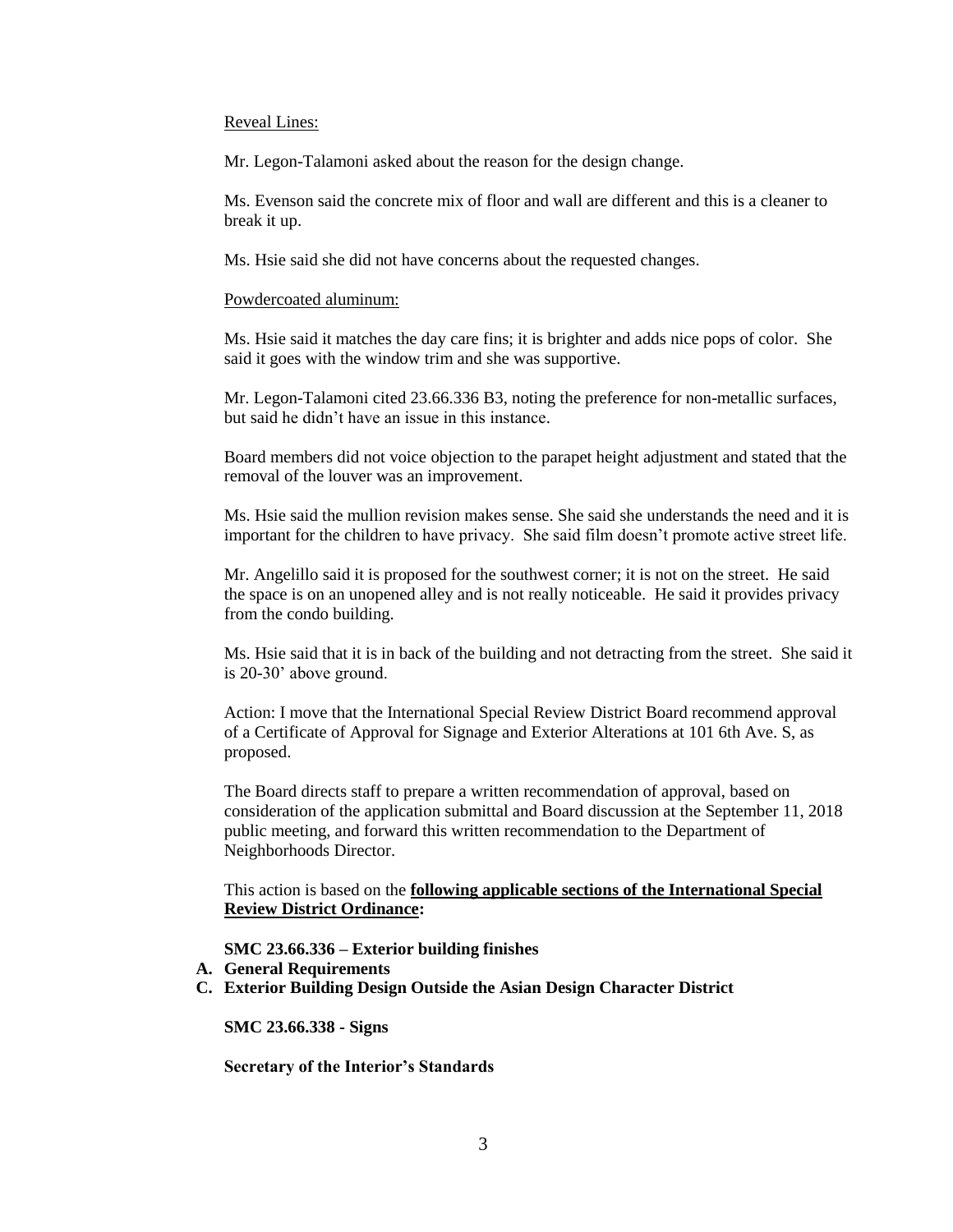#10. New additions and adjacent or related new construction shall be undertaken in such a manner that if removed in the future, the essential form and integrity of the historic property and its environment would be unimpaired.

MM/SC/EC/SLT 3:0:1 Motion carried. Mr. Williams recused himself.

## **091118.3 BOARD BRIEFINGS**

091118.31 Right-of-Way at  $5<sup>th</sup>$  Ave. S. at S. Jackson St. *Presenter:* Wesley King, Sound Transit

> Briefing about the removal of the Waterfront Streetcar transit stop and sidewalk restoration.

Wesley King explained the safety / public realm improvement. He provided an overview of the project:

- Remove all elements (shelter, platform, railing)
- Improve pedestrian safety and public realm by removing structure
- Restore curb line consistent with he cur north of the station
- Restore elements consistent with existing sidewalk
- Maintain existing pedestrian bulb-out and potentially expand north

Mr. King went over conceptual demolition plan and said that the grade will match what is there. He said they will remove streetcar tracks in the pedestrian zone. He said they hope to remove it by the end of the year but noted it was a very optimistic goal. He said when they have survey results they will report back; they will be at 30% design in October.

Ms. Frestedt said it is a non-contributing element; it was built later and has no historic significance. She said it is a noted public safety hotspot.

Public Comment:

Betty Lau said Nora Chan couldn't attend. She said seniors are concerned about the bulbout. She said it is an impediment to walkers and canes and they prefer to go around it.

Mr. King said they will look at others.

Mr. Lau said the city put it in against community opposition.

Ms. Frestedt noted that the briefing was informational.

Bee Fong said the traffic lights on Jackson, specifically at Bank of America, are too short and don't allow seniors enough time to cross.

On behalf of a community member, Beth Ku asked about noise during removal. The buildings shake during work. Work should not begin before 9:00 am.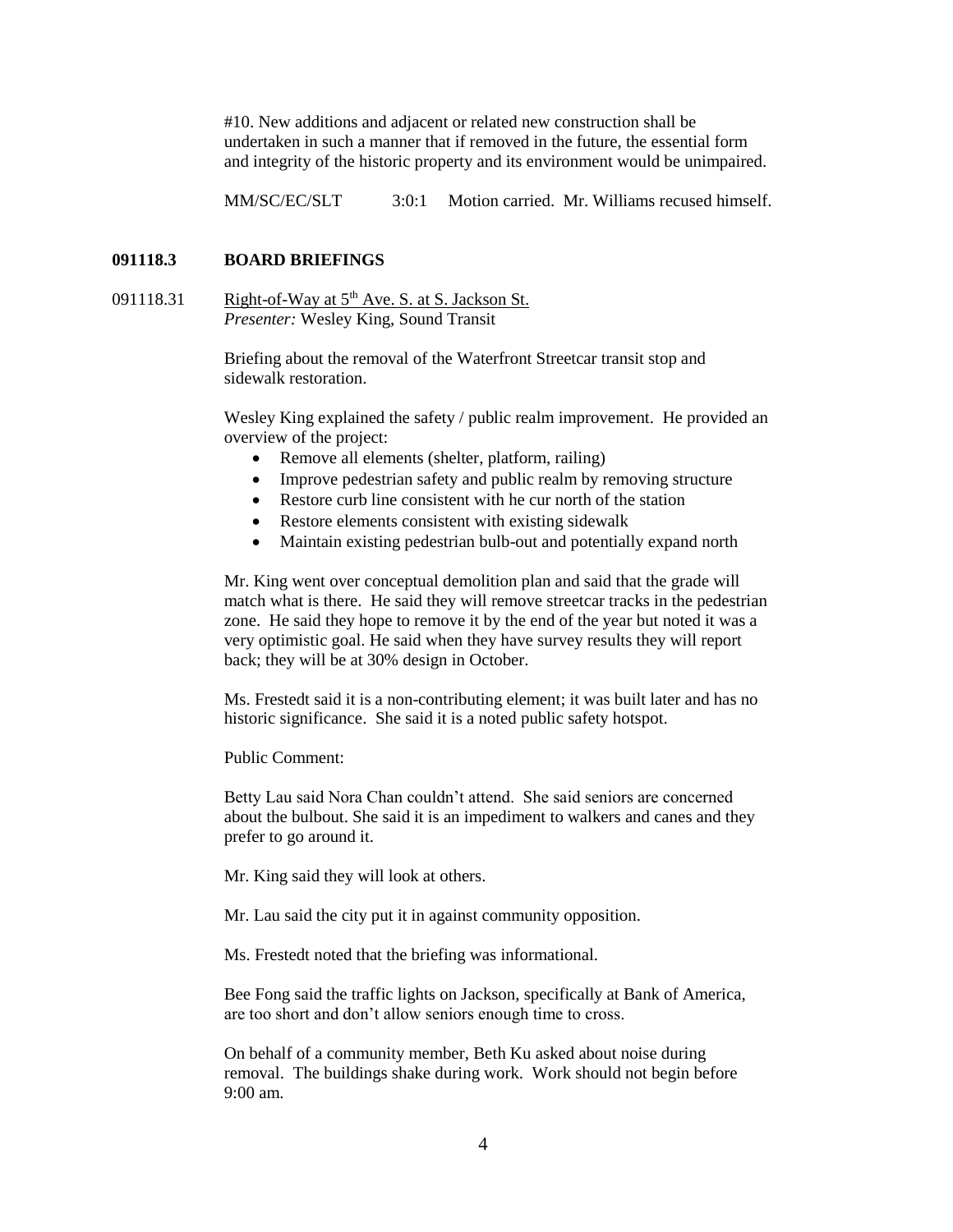Mr. King said they will bring details about the construction plan back when they return.

Board Discussion:

Ms. Chan asked about demolition.

Mr. King said the bulb out will remain, then they will do the roadway.

Mr. Legon-Talamoni said the building comes out and impedes visibility at the corner. He suggested they explore bulb out options with seating or landscaping so that it's not such a hard edge.

Ms. Hsie noted public comment and said to do community outreach and provide results at next presentation. She said outreach should be in multiple languages.

Mr. King said he would do short briefings throughout the process.

Mr. Legon-Talamoni said that as they move forward, to ground work in Code SMC 23.66.302 E.

091118.32 616 8<sup>th</sup> Ave. S.

*Presenter:* Jeff Walls, Studio19 Architects

Design briefing on Use and Preliminary Design (bulk/massing/scale) proposal for new construction of a 16-story mixed-use building, to include 7 levels of hotel, 8 levels of apartments, 1 level of condominiums and 4 levels of belowgrade parking. The total building area is approximately 230,000 sq. ft. The proposal includes demolition of a one-story non-contributing commercial building. The briefing will include a presentation of some elements associated with the proposed Final Design (materials and colors). She said the board has no jurisdiction over affordability levels. The site is outside of the Asian Design Character District. She said SEPA is required.

Jeff Walls, Studio 19 Architects, went over previous iterations and subsequent changes, including the elimination of previously requested departures.

Hui Tian, Studio 19 Architects, said the proposed development will include demolition of the two existing buildings on site as well as demolition of all site features. The project will also require excavation of the site for four levels of below grade parking. The project will improve the right of way sidewalks and add street trees in the right of way. The proposed development consists of seven levels of hotel, eight levels of apartments, one level of condominiums, three street level retail spaces and four levels of below grade parking. The total building area including parking is 286,983. The use will be changing from warehouse/storage and lounge into a mixed-use hotel, retail, apartment, and condominium building. She provided a summary of meeting comments for the previous meetings and how those comments prompted changes. She went over 3-D aerial views from different angles showing how the building would fit in the neighborhood now and with future development.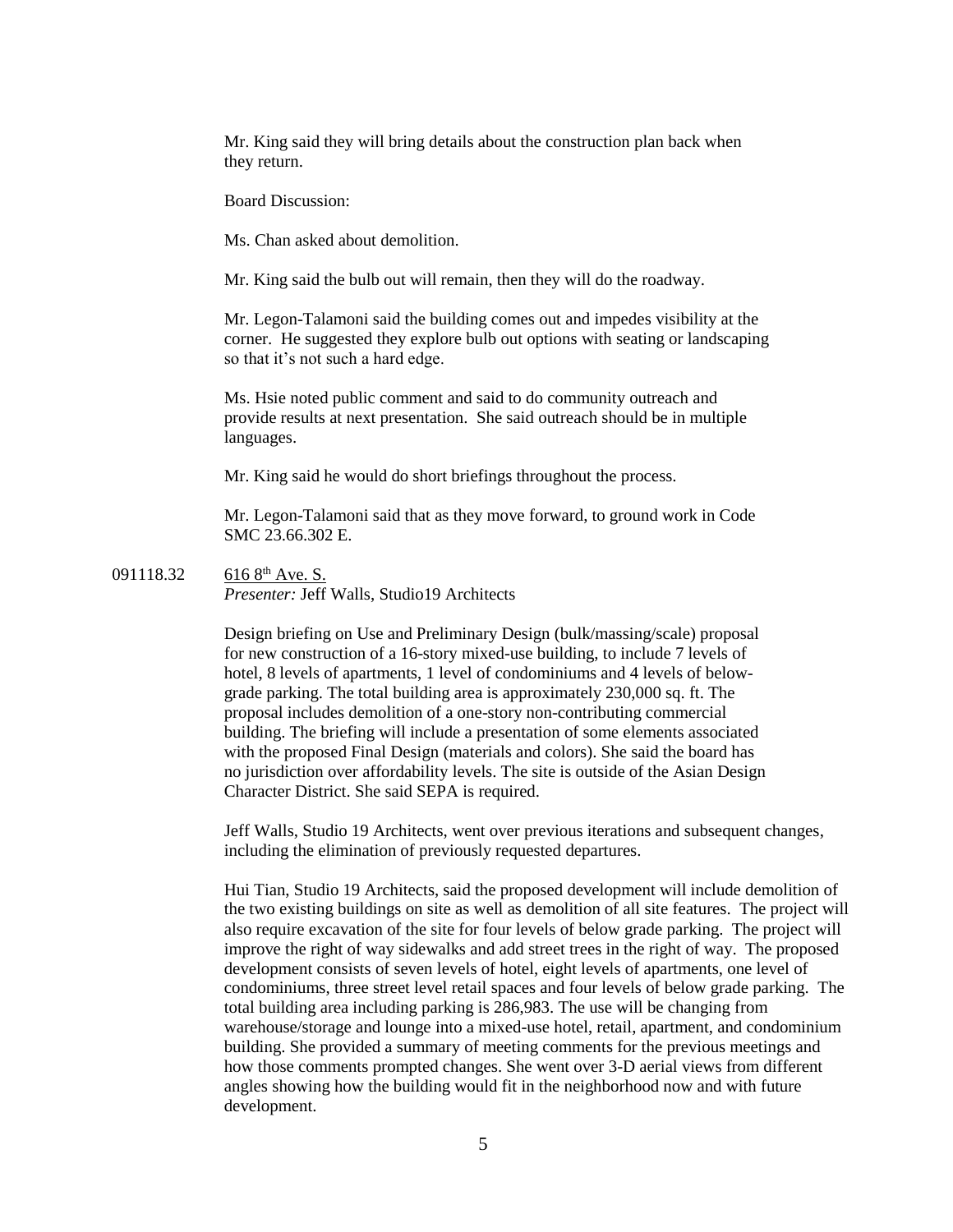Ms. Tian went over Options A, B, and C. She said at the last meeting they were asked to explore options for the north façade. Option B is their preferred option. She said they reviewed street level use and design with regard to hotel and residential lobby programming. The lower level is now mostly storefront. They have added a community / class room. She said they have reduced the overhang at the roof, in response to past Board comments. They have minimized parking visibility. There is now only one entry. Looking ahead to Final Design details, the lower 4-6 stories would be brick. The upper stories are a more waterfall-design language. They have added street trees and landscaping on  $8<sup>th</sup>$  Ave S. and S. Lane St. Patterned pavement was added at the residential entry sunken plaza and street furniture was added. She said that the hotel entry is on Lane Street, they have added street plantings and furnishings, parking entry on Lane, and screened trash enclosure. She said that signage options are being explored. A material board was provided.

Ms. Frestedt stated that Preliminary Design review considered ways to break down the mass and scale. Finishes and colors will be part of final design but can provide a sense of design direction.

Ms. Tian showed inspiration gathered from the neighborhood that influenced design. She said the punched windows would feature Asian inspired patterned mullions. She noted the transparency at street level and the window patterning. She said they believe what they propose meets 23.66.324 A and B 1, 2, 3, 4, 5, and 6.

Public Comment:

Ms. Hsie reminded everyone that this was a preliminary design briefing and that the board would not be voting or taking action this evening.

Beth Ku spoke on behalf of a group of seniors who live in the area (interpreting for Cantonese-speaking elders who were in attendance); she said they all support the project. They said when overseas visitors and relatives come, it is good to have a hotel. It helps to balance the community. She said "the more people, the more safe". The elders said they would prefer 8-10 stories, but since it's at the boundary, they would support the with proposed height.

Betty Lau appreciated the design team's work with the community. She said to remove the curb bulb. She said businesses need more and better parking. She supported the project.

Christine Nguyen, resident, said the building is too tall. She asked why two stories were added. She said she wanted to acknowledge that Donnie Chin, neighborhood protector, died across the street; there is no recognition of that. She asked how they have incorporated community, non-profits, events into the building. She noted impacts to Legacy House, seniors, darkness and the vulnerability of elders.

Ms. Tian noted that the zoning had changed. The proposed height of 150-170' is in response to a Code Change. She said they will contribute to MHA.

Ms. Nguyen was concerned about all the proposed glass in an earthquake.

Mr. Walls said the building will be built to withstand earthquake, per Code.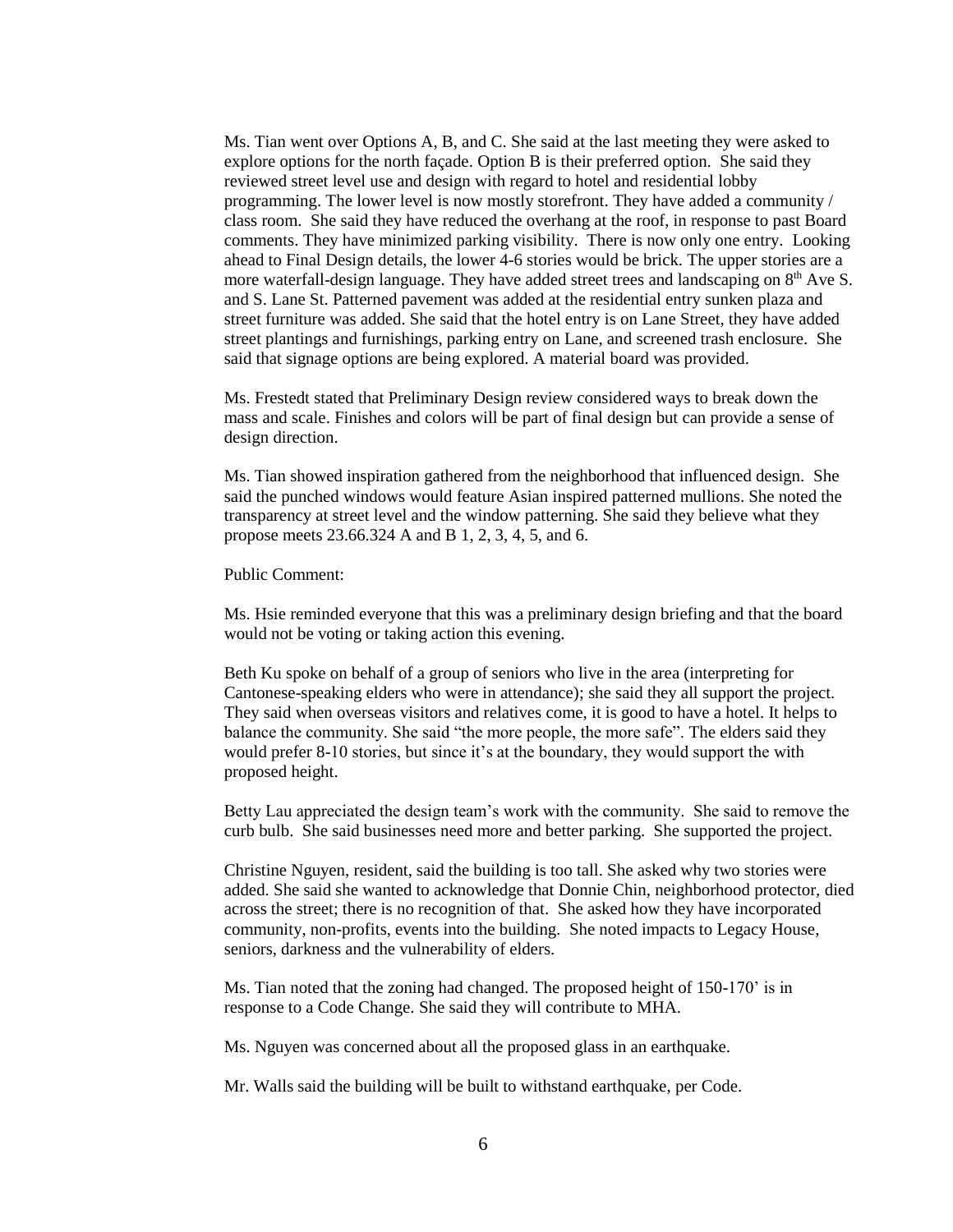Steven Sawada expressed concern about the addition of two stories, stating it adds density. He noted the impact to ICHS – shadowing and activation. He also expressed concern about parking impacts. He noted that there is a hotel here – the Panama – and the community doesn't need a corporate chain here; it is antithetical to the district. He questioned the results and accuracy of the applicant's community survey, since they don't reflect what he's hearing from the community.

A community member stated that stories were added because of a zoning change rather than need. He said this is a massive building in the district. Eight to ten stories are the maximum that should be in line with the district. He didn't know anyone who participated in the survey. He urged the team to listen to community concerns.

Joseph Lachman said it is misleading to say there is only one hotel here and noted the American Hotel hostel. He also said that no one he knows was approached about the survey. He said there are fundamental misunderstandings about the impacts on the community. There are many absent voices (not represented on the survey).

Beth Ku said many residents did the survey.

Han Kim, community member, expressed concern that voices are missing from the discussion. The developers should do more for the community.

Abby Lawlor, Unite 8, here with Han, said information is needed to evaluate the impact of this project. She asked about employment, who with partner with hospitality training, wages/benefits, childcare, healthcare, workplace democracy, labor disputes, and can people use their own language. [Note: These issues fall outside of the purview of the ISRD Board's purview. – staff]

A woman who identified herself as a housekeeper spoke in support of good jobs that pay a fair wage.

Til Young, community member and public health nurse, noted health issues in the district and the lack of green space. She asked the number of residents and visitors who will walk, take transit or car. She opposed the plan because it would jeopardize the health of the community.

Mike Omura, SCIDPDA, said they own the Legacy House. He said he's previously expressed concerns about building access for Legacy House. He said there was no mention about Legacy House vans in the traffic study. He said noted are  $6 - 8$  vans that park along Lane St, bringing seniors to services. With 192 car stalls proposed there will be problems for seniors, Denise Louis, ICHS patient drop off. He said to discuss with SDOT why parking access should be on a green street versus  $8<sup>th</sup>$  Avenue.

Cynthia Brothers said her grandparents live at Legacy House. She noted the increased traffic on Lane. She noted the proximity of Kin On Health Care Center, Denise Louie Childcare Center, ICHS, library, childcare. She said a study is needed on impacts of shadows, traffic and congestion. People rely on Legacy House; emergency vehicles need access. She said ISRD goals discourage parking for athletic events; this development will attract game goers. She expressed concern about the outreach and survey and said service providers were not invited to complete the survey.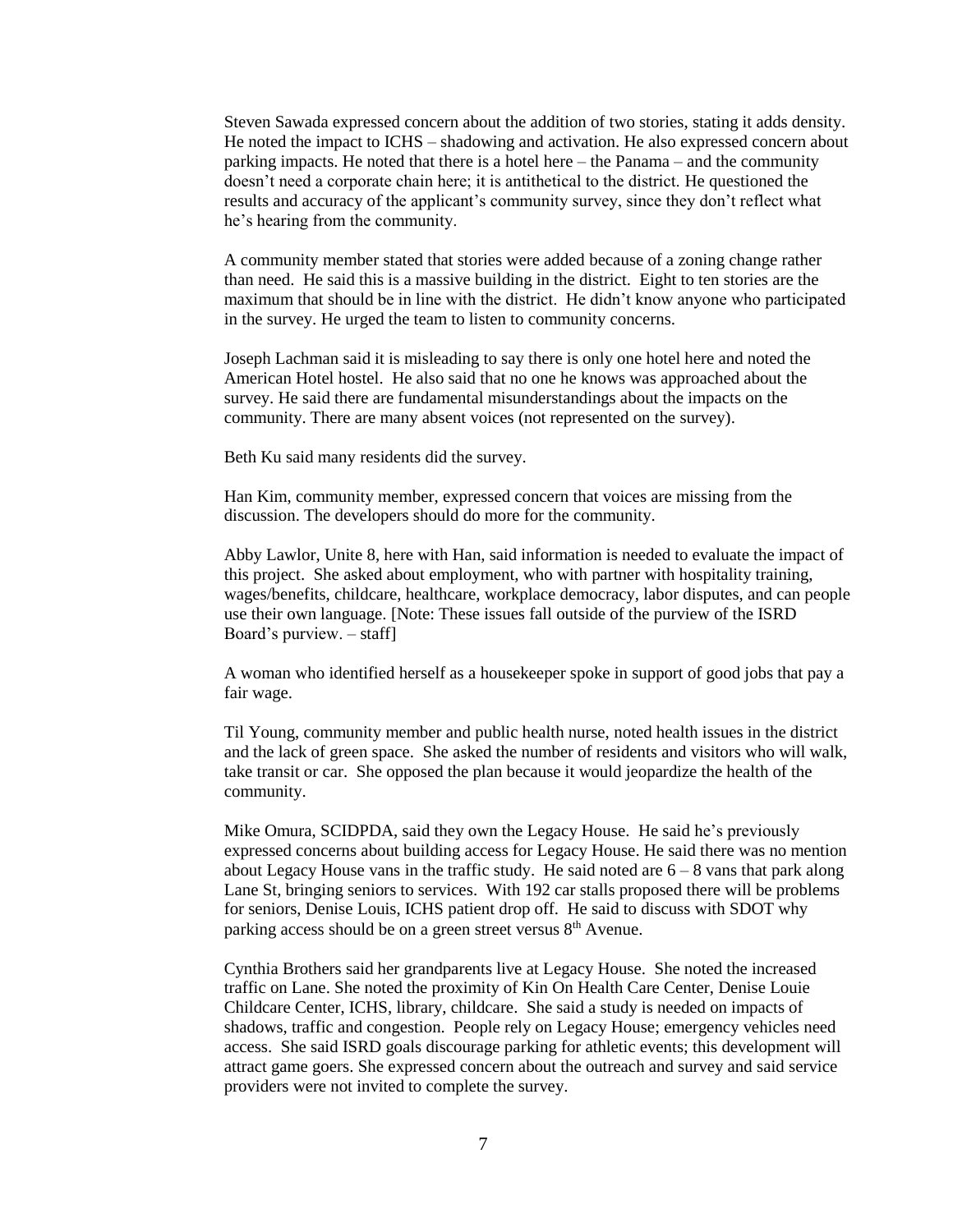Marlin Herrera, who lives on  $12<sup>th</sup>$  Ave., nearby, said the metal and fiber cement panels are a Ballardization of the urban form.

Chris Liu, who works in historic preservation, said the development doesn't fit into the character and integrity of the district. He said the team needs to go back to the drawing board.

Marissa Dawson asked if there will be re tail for small local business. How was survey compiled – on foot? On internet? Wants to know methodology.

Liana Woo, Board member of Asia Condominiums, said no outreach had been done at her building; outreach has been terrible. She said this is the first she's heard of it and she's easy to reach. She noted traffic issues and concerns and said she wants a safe place for children and families.

Jacquelyn Wu, OCA Seattle, said the survey is biased and many community members have not had the opportunity to take it. She said it misrepresents the community. She said more senior housing and mom and pop shops are wanted.

Board Discussion:

## Bulk

Ms. Hsie: design team has done good job to reduce the scale, especially on back spaces. Now looking at two volumes. Concern about massing remains. The pedestrian experience at the ground floor doesn't speak to the district. It is suburban in the way it bumps out and doesn't have the brick coming all the way down. She said she is not seeing how two levels of brick relates to the datum throughout the district. She said to bring the brick all the way down. She said the design is speaking to industrial stock but unsuccessfully. She said she is seeing lots of metal. She said she doesn't see how two levels of brick relates to the datum seen in the neighborhood. She said more study is needed on how the datum ties to the district. She asked about the setback piece and how the storefront is proud of the building.

Ms. Tian said they want to maximize ground floor use. Don't want to have massing go all the way back to the street.

Mr. Legon-Talamoni said he echoed Ms. Hsie's comments. He commended the decision to relocate the hotel use to the back of house to place retail on the street frontage. He said he sees what they're trying to do relating the brick to the use. He noted the use of brick in the neighborhood, typically 5-story buildings, built to the property line. He asked if there could be more continuity of what they're doing on S. Lane St. He said Lane side is promising. He said the north side seems massive and should be broken down more with the use of brick.

Ms. Tian said they were encouraged to use more brick. She said that the reason they prefer this option is that has less of a wedding cake form; it's more differentiated.

Mr. Legon-Talamoni said there is an imbalance of brick; it is higher on one side than then other.

Ms. Tian said they feel it breaks down the massing better.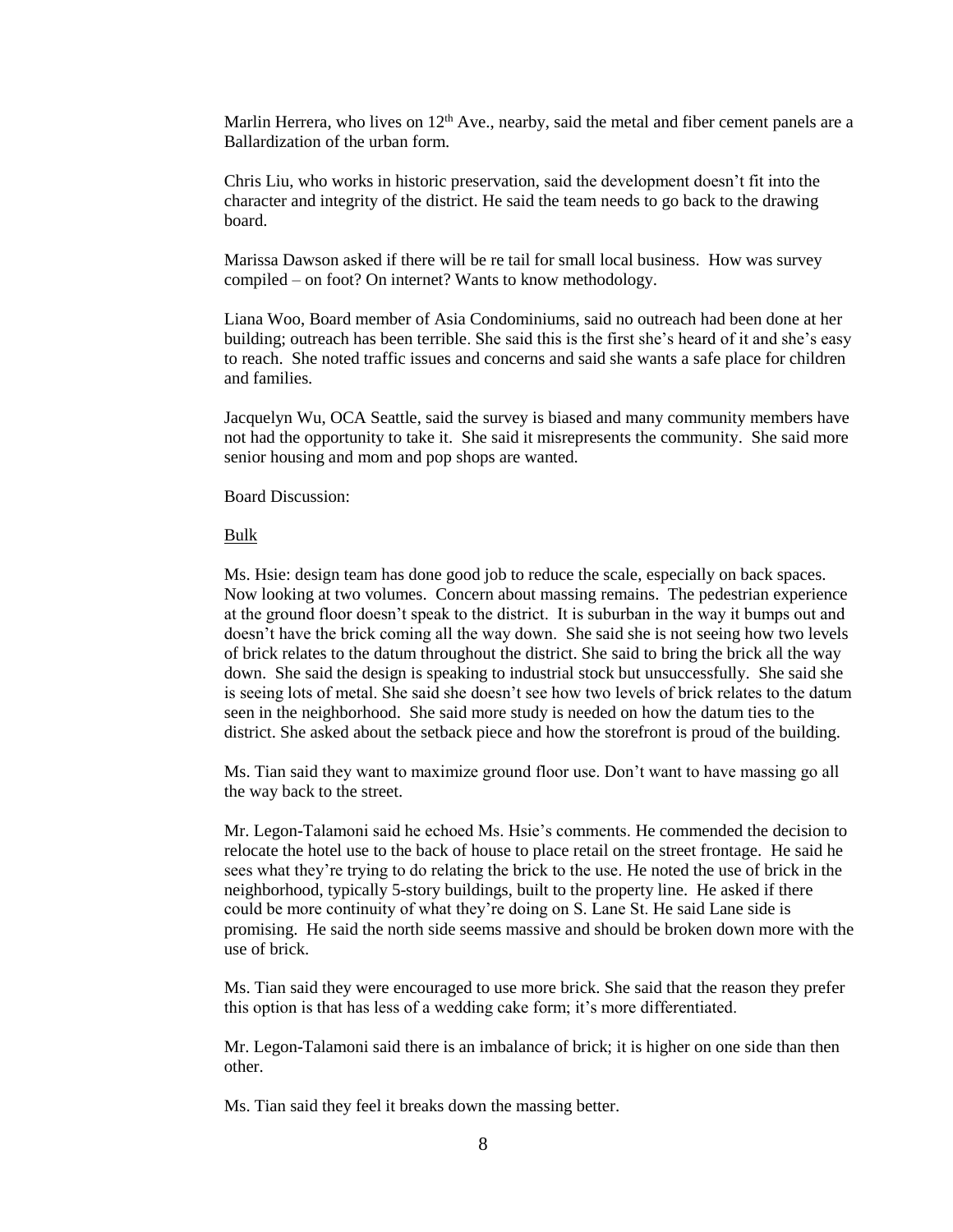Ms. Hsie said continued study is needed in the use of brick. She said to pay attention to the first five to six stories.

#### Massing and Height

Mr. Legon-Talamoni said the underlying zoning is 170'; it went through legislative process and the board can't change that. He said to take the overarching zoning and then work through design review mitigation.

Ms. Chan said incorporation of glass, referencing downtown examples is not helpful; they should look more to this district for cues.

Ms. Tian said the board requested additional studies and addition of glass above, to lighten the massing of the building.

Ms. Frestedt noted that members of the Board may not agree and that ultimately, the Board does not need to reach consensus.

Mr. Legon-Talamoni commended the team on the effort to scale down the building and remove protrusions, balconies. He said he was concerned with the amount of Hardi Panel.

Ms. Tian said they are Aquetone panels, not Hardi. She said they are a higher quality fiber cement panel.

Mr. Legon-Talamoni noted the amount of solid versus transparent. He noted this is the first building at this scale. He said the explore the perforated middle with more window walls. He said they are moving in the right direction to remove the massive appearing elements. He said more can be done with respect to the middle volume. He said to look at more use of transparency.

Ms. Hsie agreed that they are going in a better direction. She said to be careful when using waterfalls, wave concepts and not to use so much color and themes. She said they are moving in a clean, less visually distracting direction and to explore more of that on opaque walls; reduce visual distraction; focus on pedestrian street level relates to the rest of the neighborhood.

Mr. Legon-Talamoni encouraged exploration of massing and materials.

The Board agreed that the roofline changes were an improvement.

#### Vehicular Access

Ms. Hsie asked the design team to summarize why SDOT doesn't want parking on  $8<sup>th</sup>$ Avenue.

Mr. Walls said 8<sup>th</sup> has more traffic and Lane St. is a dead end, SDOT prefers garage entry on Lane.

Ms. Hsie said the design team is in a unique position to be advocates for the community and asked if they have gone to SDOT with information.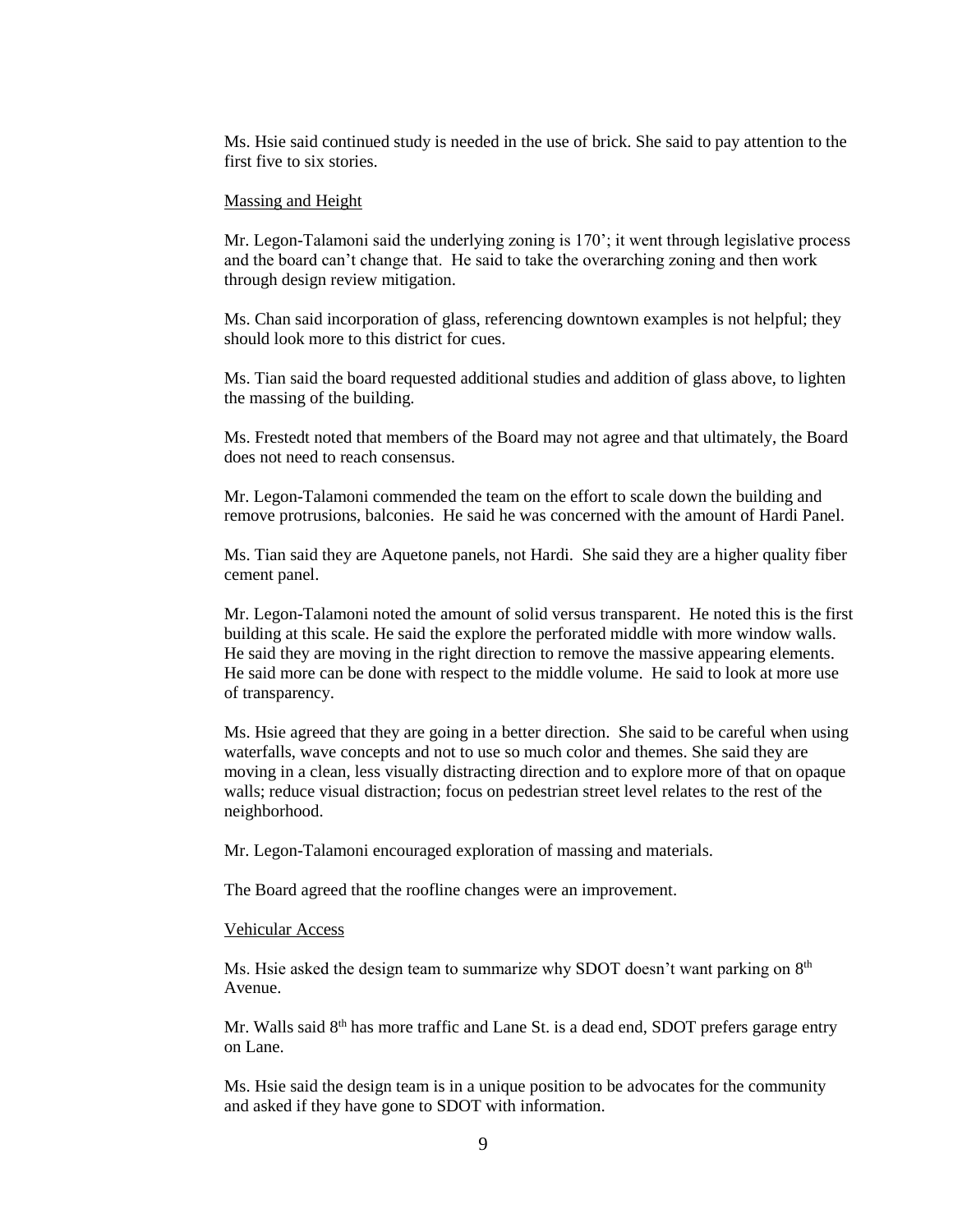Mr. Walls said they had and SDOT said 'no'.

Mr. Legon-Talamoni asked if there is a way the traffic study can be revisited.

Mr. Walls said they are not taking away loading.

Ms. Chan said it would be good to see the conversation with SDOT, why it can't be done. She said it would be helpful to have clear defining points on what SDOT says.

Mr. Legon-Talamoni said SDOT should be invited to meeting to comment.

Ms. Frestedt said she will invite them.

Use

Mr. Legon-Talamoni asked about the use of the "flex room".

Mr. Walls said it would be open to the community, but access would be through the residential lobby.

Ms. Tian said retail size has been reduced to two spaces at 650 square feet and one space at 900 square feet.

Ms. Hsie commended the design team relocating hotel program off the corner and said to reduce it further. She noted that the dining / lounge may be empty. She said to make it smaller or push that program up a floor to make that space open to retail.

Mr. Legon-Talamoni agreed. He appreciated elimination of two parking stalls and said it allows more opportunity for retail. He encouraged further study to reduce the hotel lobby square footage and to make the garage access as small as possible.

Ms. Hsie asked why the residential lobby is depressed. She said it would be nice if the landing was flush from the street for access.

Mr. Walls said that is due to the grade.

Mr. Legon-Talamoni said it would be good to document the history of hotels within the International District and who they served, to ground the project within the district. He said the district history shows prevalent SRO style hotels that caters to workers who lived and worked in the district. He said this could help demonstrate the reasoning and logic behind having a hotel.

Ms. Hsie cited 23.66.324. She said to demonstrate how the lobby and lounge will be different from any other hotel. She said to move luggage storage. She said to clarify who can use the dining lounge. She said to think about how to make the space inviting to the community. She said to review signage. Make it a departure from a typical chain hotel.

Mr. Legon-Talamoni asked for further development about what the retail space would look like.